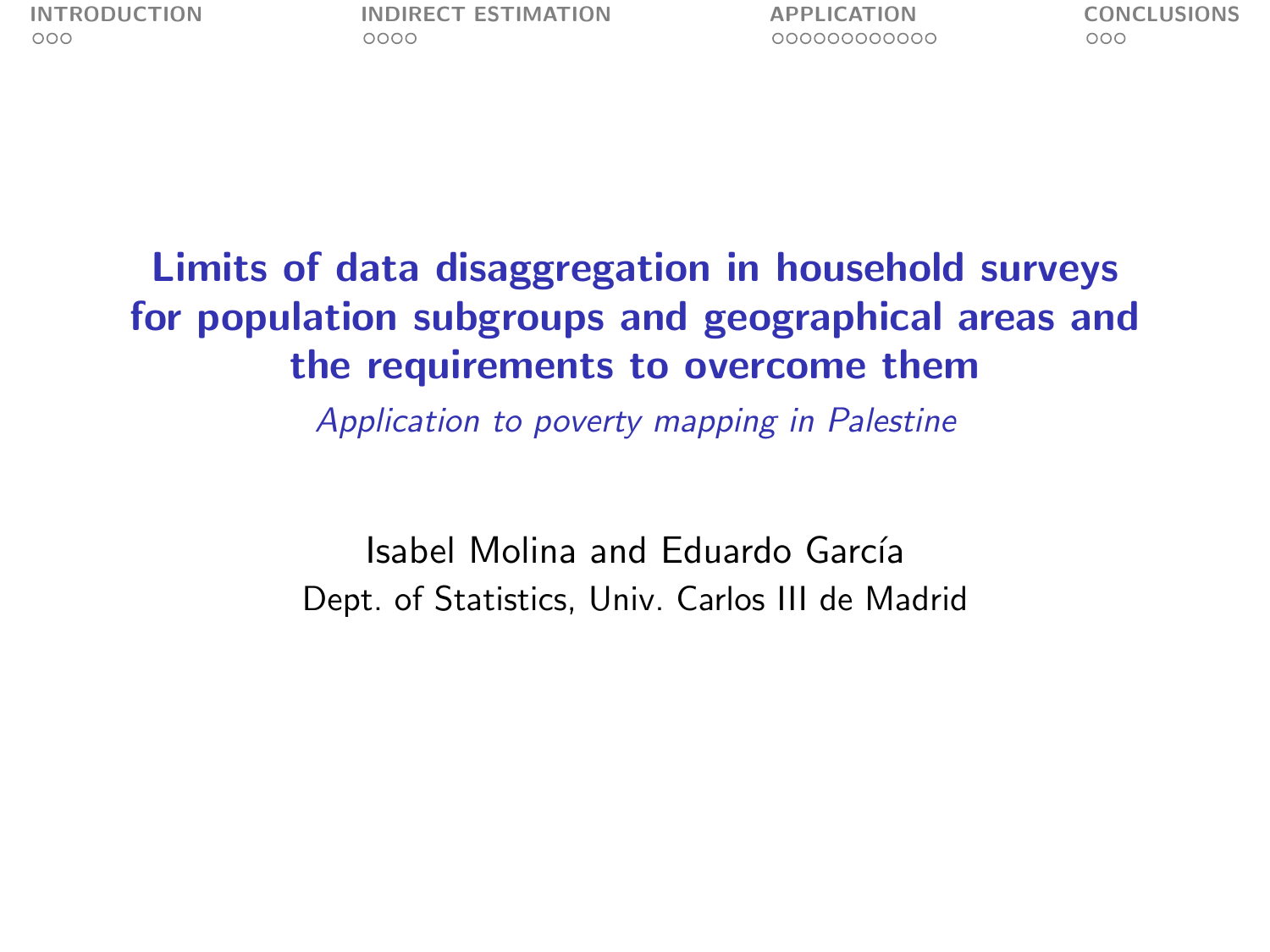# <span id="page-1-0"></span>Palestinian Expenditure Comsumption Survey (PECS) 2016/17

- Sample size:  $n = 18,363$  persons out of  $N = 4,266,953$ (43 out of 10,000)
- Sample sizes of regions by gender are fine:

|            |      | Gaza West Bank Total |       |
|------------|------|----------------------|-------|
| Women 2569 |      | 6550                 | 9119  |
| Men        | 2578 | 6666                 | 9244  |
| Total      | 5147 | 13216                | 18363 |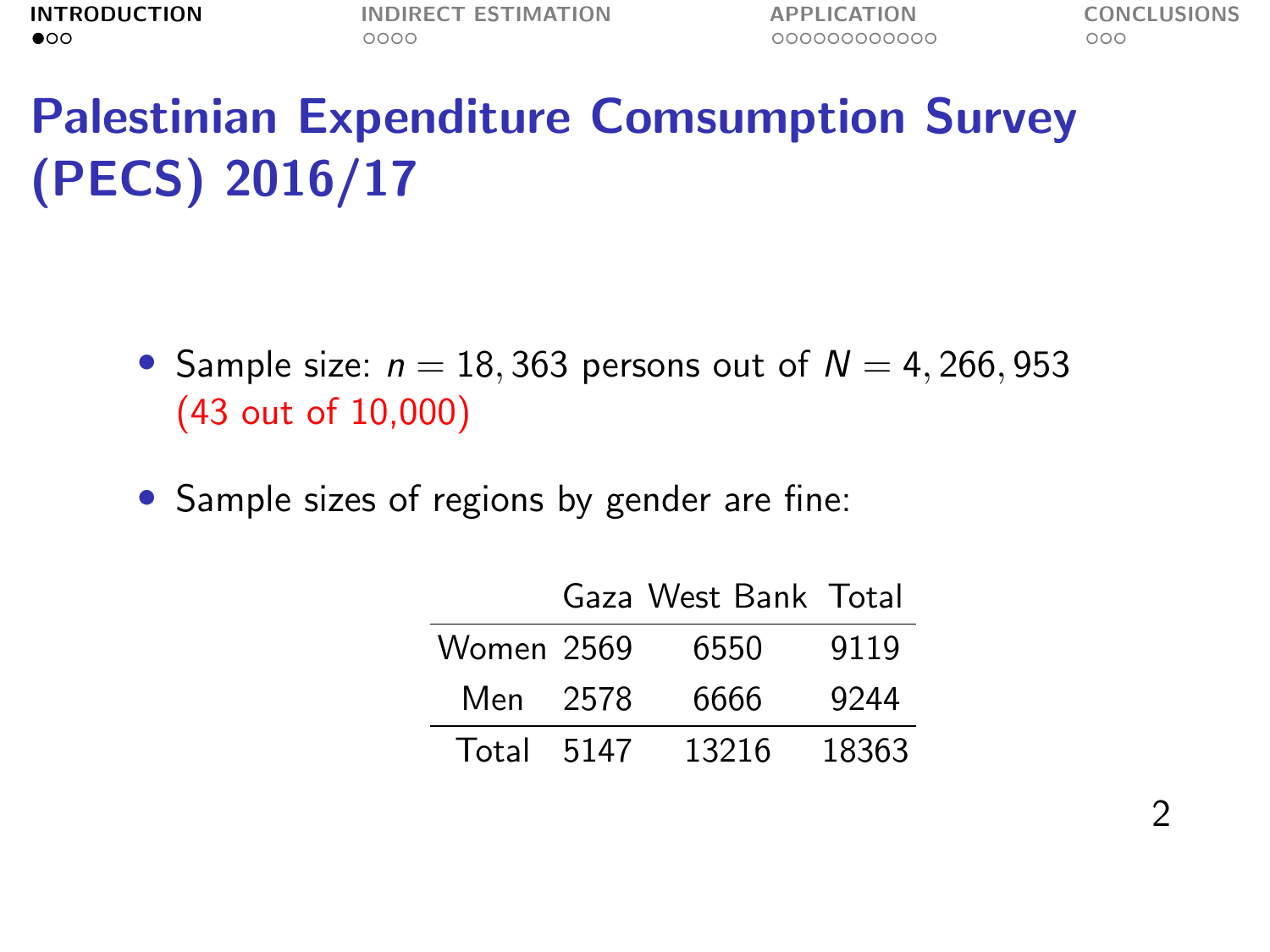# Palestinian Expenditure Comsumption Survey (PECS) 2016/17

- What if we wish to estimate at **local** level?
- 315 localities in census: 162 in PECS, 157 unsampled.
- Sample sizes localities by gender:

|     |  | Min Q1 Median Mean Q3 Max     |  |  |
|-----|--|-------------------------------|--|--|
|     |  | Women 14 26 35 56.29 61.5 405 |  |  |
| Men |  | 13 28 36 57.06 63 464         |  |  |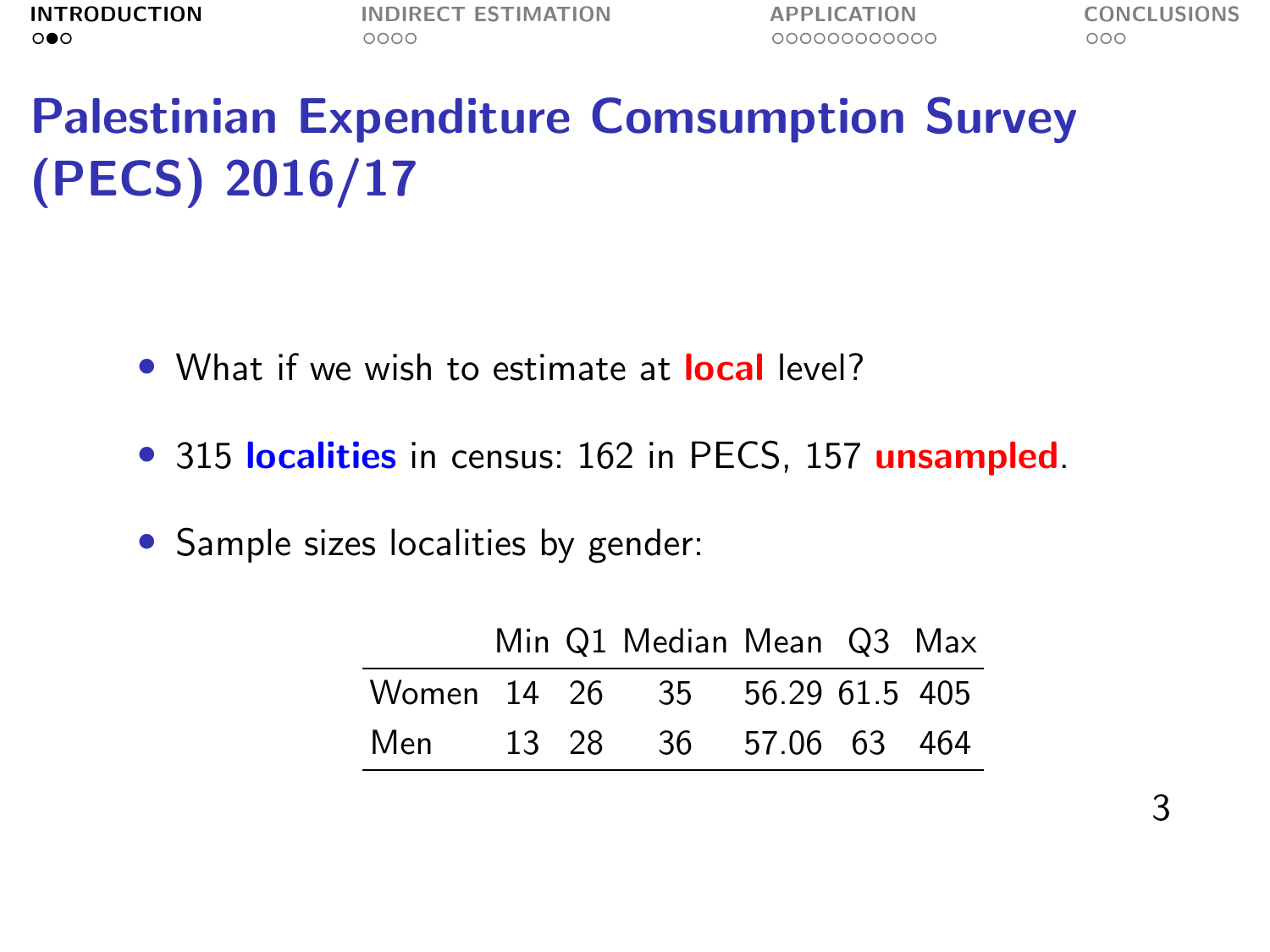## BASIC TERMINOLOGY

- Areas/domains: Subpopulations of interest.
- Direct estimator: Based only on the survey data from the target area/domain.
- **Small area:** Area/domain for which the considered **direct** estimator of the target indicator is **inefficient** (too large sampling error).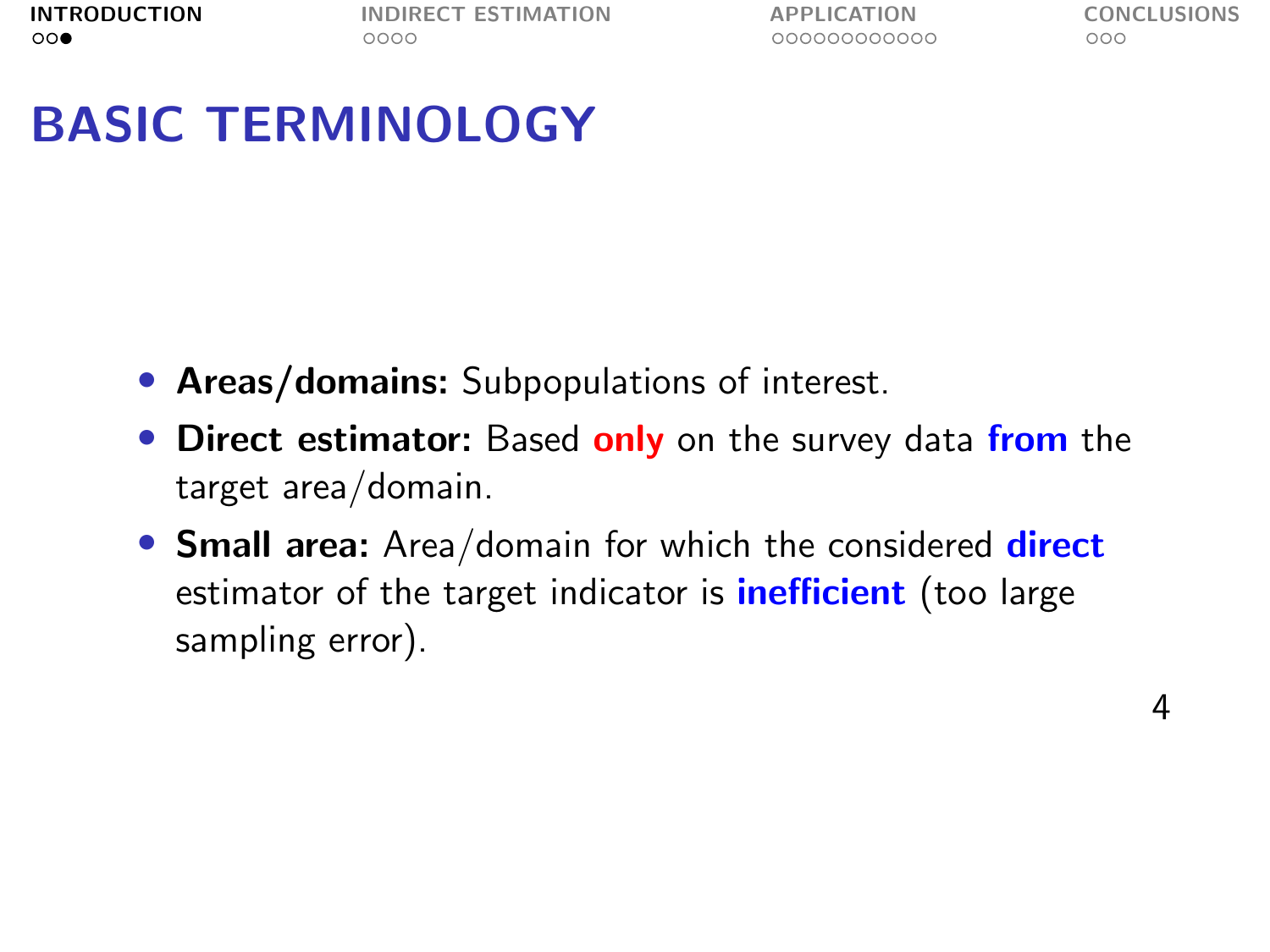## <span id="page-4-0"></span>INDIRECT ESTIMATION

- The idea is **borrowing strength** from the other areas.
- Use auxiliary data sources (census or other, ideally a census) that contains some variables related to our target variable and observed also in the survey.
- Consider that the target variable is related with the auxiliary variables **similarly** for all the areas (regression model).
- Include (random) area effects to account for unexplained between-area **heterogeneity** (mixed regression model).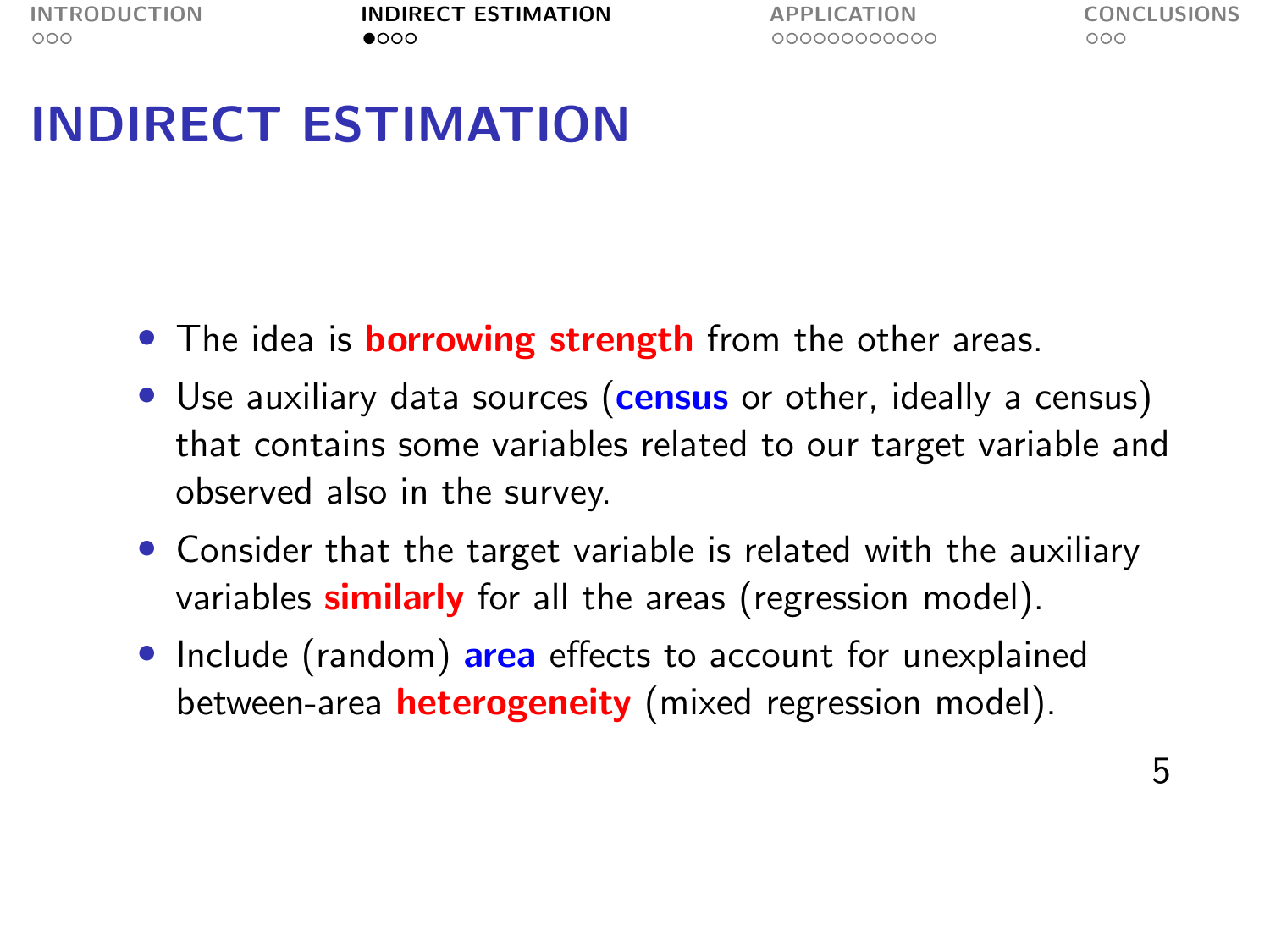### MODEL-BASED ESTIMATION

- Fit the model with the survey data from all the areas.
- Total survey sample size is typically large, so borrowing a lot of strength.
- Use the fitted model to estimate in the small areas.
- Efficiency gains are typically great.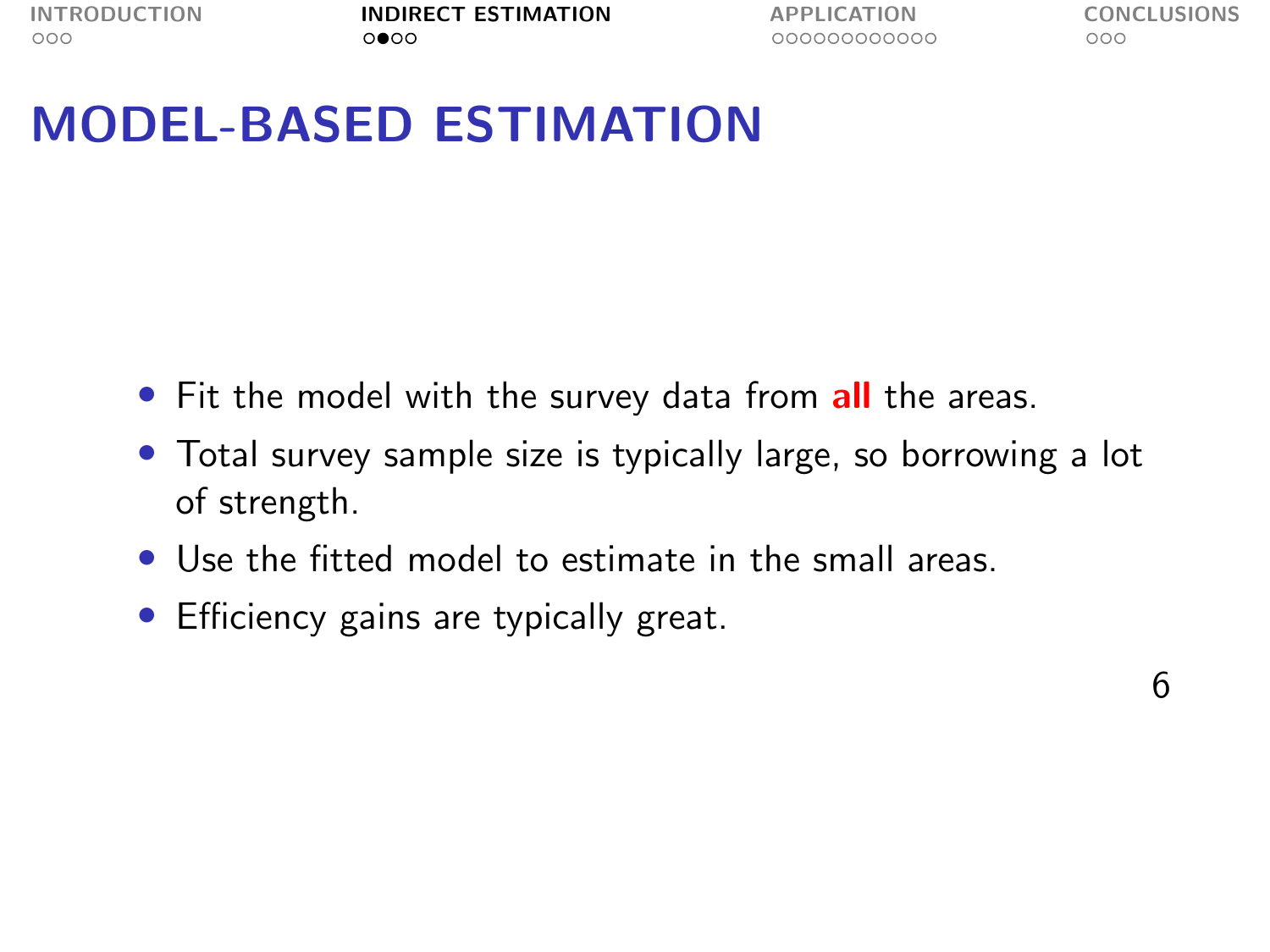[INTRODUCTION](#page-1-0) **[INDIRECT ESTIMATION](#page-4-0)** [APPLICATION](#page-8-0) [CONCLUSIONS](#page-20-0)<br>000 000000000000 0000 00000000000 000

### POVERTY INDICATORS

- D areas/domains  $(d = 1, ..., D)$  of sizes  $N_1, ..., N_D$ .
- $E_{di}$  welfare measure for indiv. *j* in domain *d*.
- $z =$  poverty line.
- FGT poverty indicator of order  $\alpha$  for domain d:

$$
F_{\alpha d} = \frac{1}{N_d} \sum_{j=1}^{N_d} \left(\frac{z - E_{dj}}{z}\right)^{\alpha} I(E_{dj} < z), \quad \alpha \geq 0.
$$

- When  $\alpha = 0 \Rightarrow$  Poverty rate (or at-risk-of-poverty rate)
- When  $\alpha = 1 \Rightarrow$  Poverty gap

X Foster, Greer & Thornbecke (1984), Econom.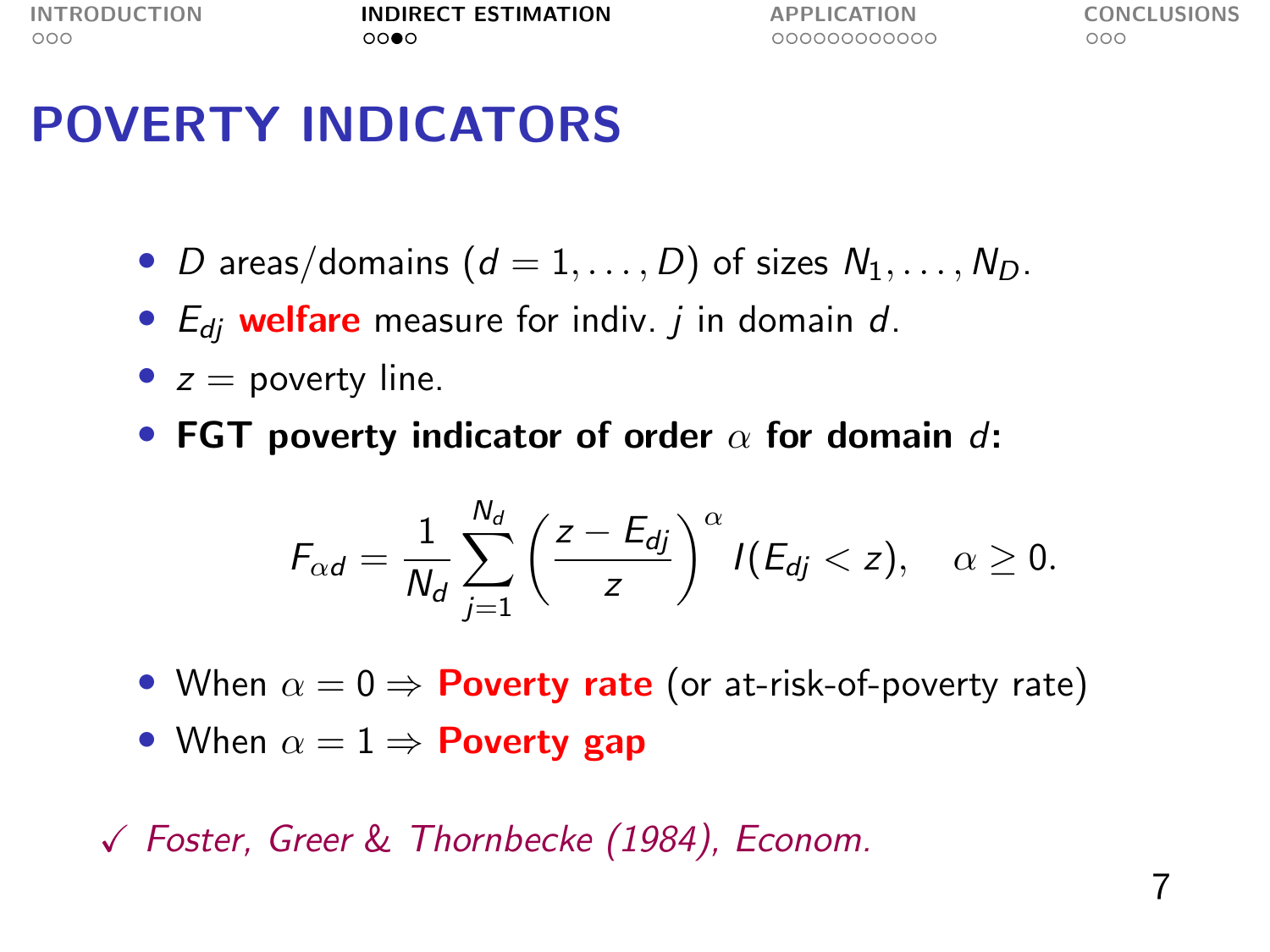### NESTED ERROR MODEL

- In our application, as welfare measure of individuals we use household expenditure per adult equivalent.
- The distribution of expenditures  $E_{di}$  is highly right skewed.
- We need to transform expenditures so that the distribution is approximately Normal:  $y_{di} = \log(E_{di} + k)$
- We consider a nested error model for  $y_{di}$ :

$$
y_{dj} = \mathbf{x}'_{dj}\boldsymbol{\beta} + u_d + e_{dj}, \quad j = 1, \dots, N_d, \ d = 1, \dots, D
$$
  

$$
u_d \stackrel{iid}{\sim} N(0, \sigma_u^2), \quad e_{dj} \stackrel{iid}{\sim} N(0, \sigma_e^2)
$$

• We obtain the **empirical best** (EB) predictor of the target indicator for each area of interest. (X Molina & Rao (2010), CJS)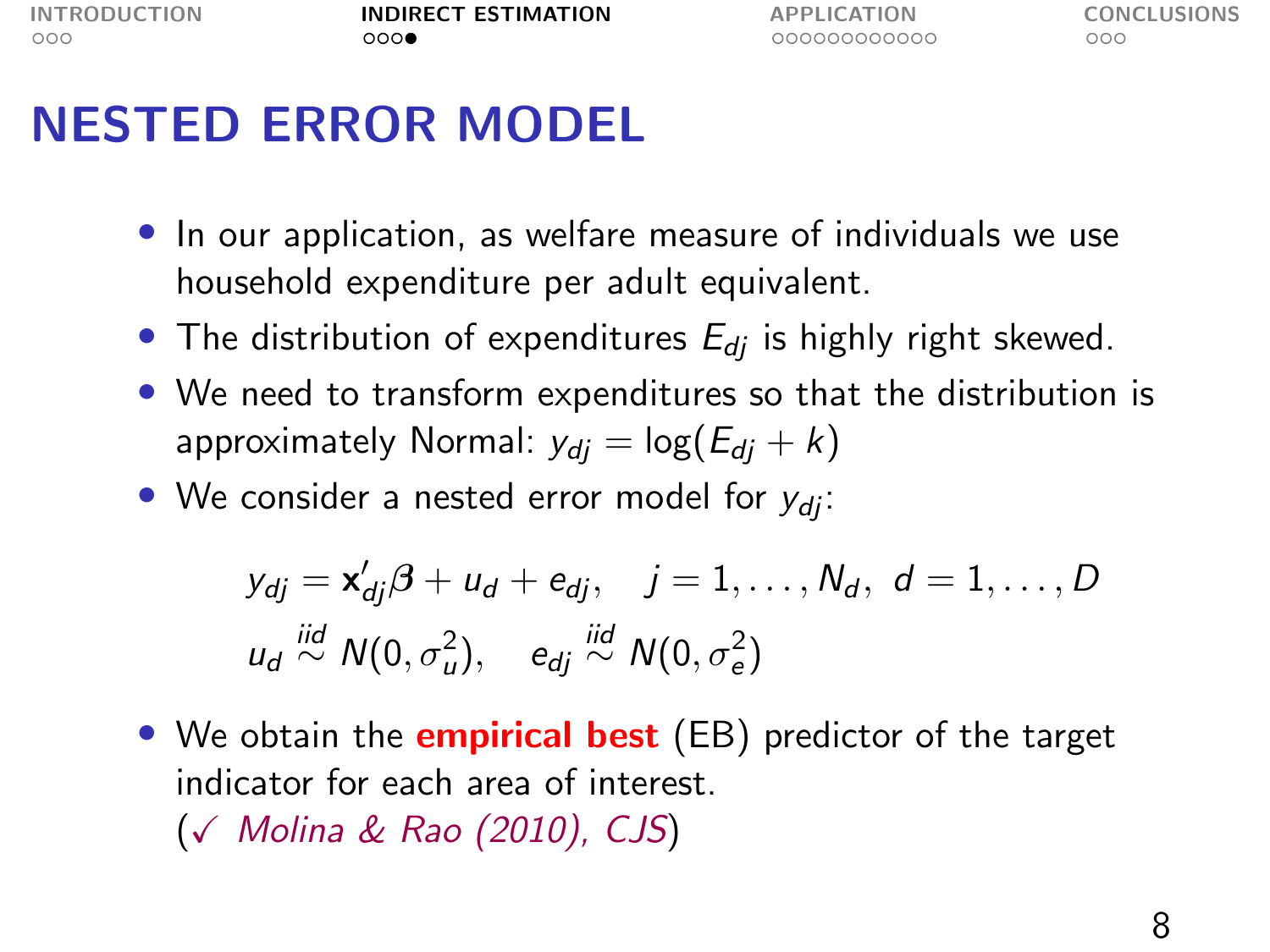## <span id="page-8-0"></span>DATA DESCRIPTION

- Data: Palestinian Expenditure Consumption Survey (PECS) from 2016/2017 and Population Census from 2017.
- Target: Estimate poverty rates and gaps for Palestinian localities by gender.
- Areas: In census, 319 localities  $\rightarrow D = 162$  in survey. We compute estimates for each **sampled** locality by gender.
- Welfare measure:  $E_{di}$  monthly expenditure per adult equivalent (ILS).
- Poverty line:  $z = 10,027$  ILS  $\rightarrow$  approx. 26% popn. below pov. line.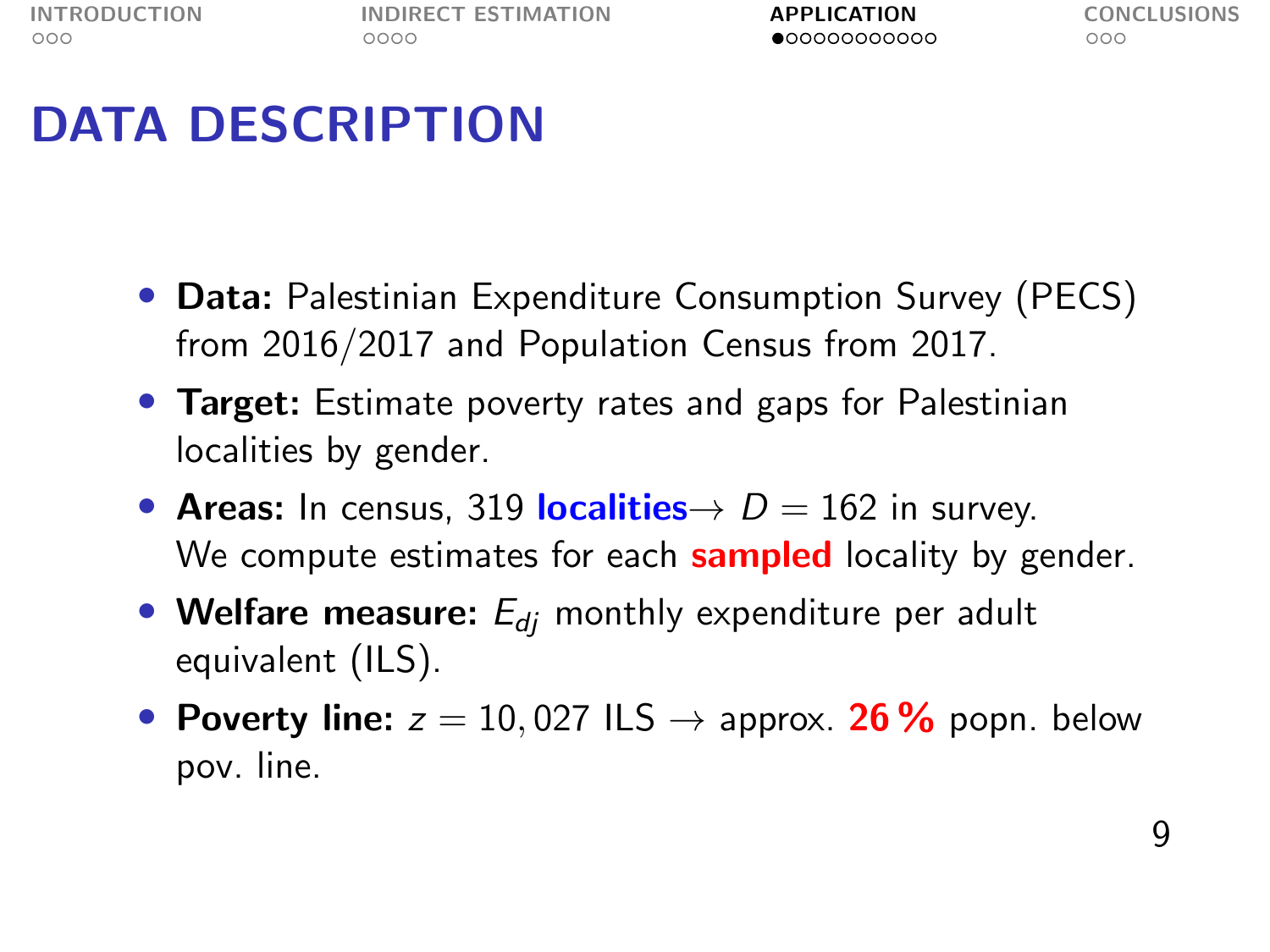### FITTED MODEL

• We fit a separate model for each gender.

#### • Explanatory variables:

- $\sqrt{\phantom{a}}$  Indicators of region (Gaza, West Bank), type of locality (rural/urban, camp).
- $\sqrt{\phantom{a}}$  Household characteristics (size, prop. females, employed ratio).
- $\sqrt{\ }$  Household head characteristics (unemployed, employisrasett, employnatgov, refugstat, diff, neverschool, secondabove).
- $\sqrt{\phantom{a}}$  Dwelling characteristics (type, tenure, num. rooms).
- $\sqrt{\ }$  Supplies (water, waste, heating systems, freezer, etc.)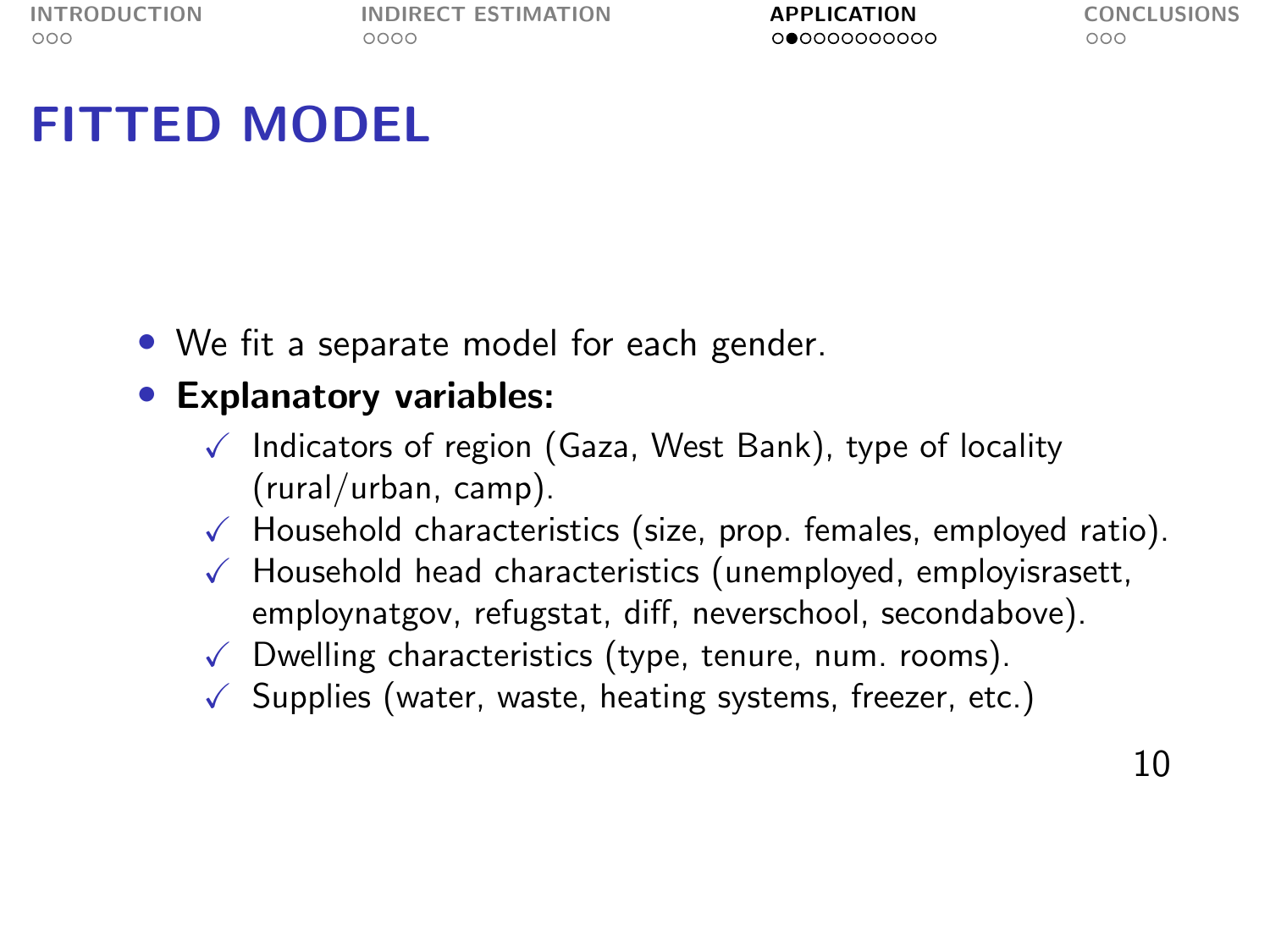### MODEL CHECKING

- Model coefficients take reasonable signs.
- All covariates with significant categories for both genders.
- Explanatory power:  $R^2 = 53.6\%$ , both genders.
- Data indicates nothing against normality of model residuals, linearity, heteroscedasticity. Model seems to fit well.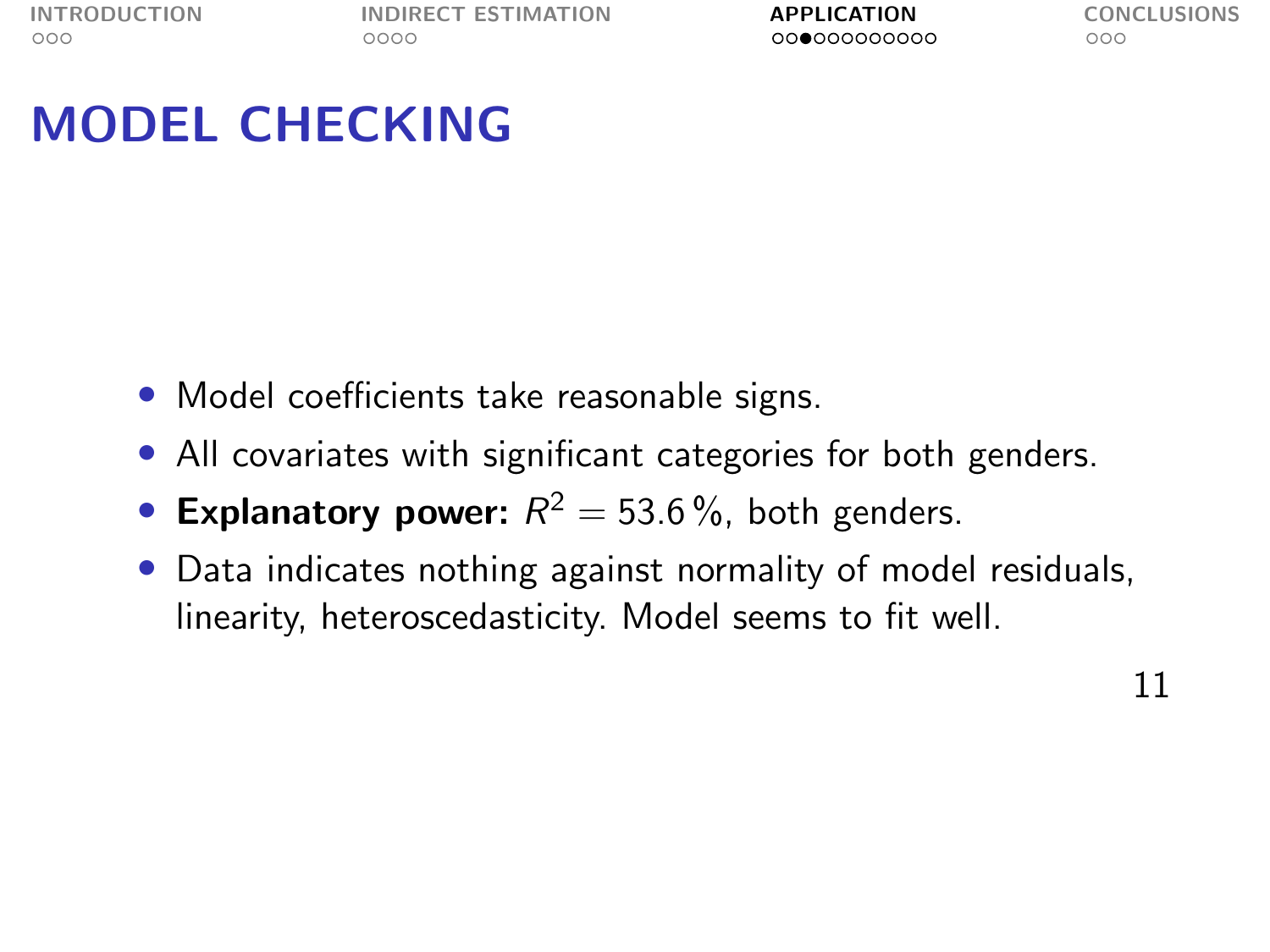[INTRODUCTION](#page-1-0) [INDIRECT ESTIMATION](#page-4-0) **[APPLICATION](#page-8-0)** [CONCLUSIONS](#page-20-0)<br>0000 0000 0000 0000 0000000000 000

#### COMPARISON BY REGION

- $\checkmark$  Median Pov. Rate: Gaza  $55\%$ , West Bank:  $8.3\%$
- $\checkmark$  Median Pov. Gap: Gaza 17.4%, West Bank: 1.5%

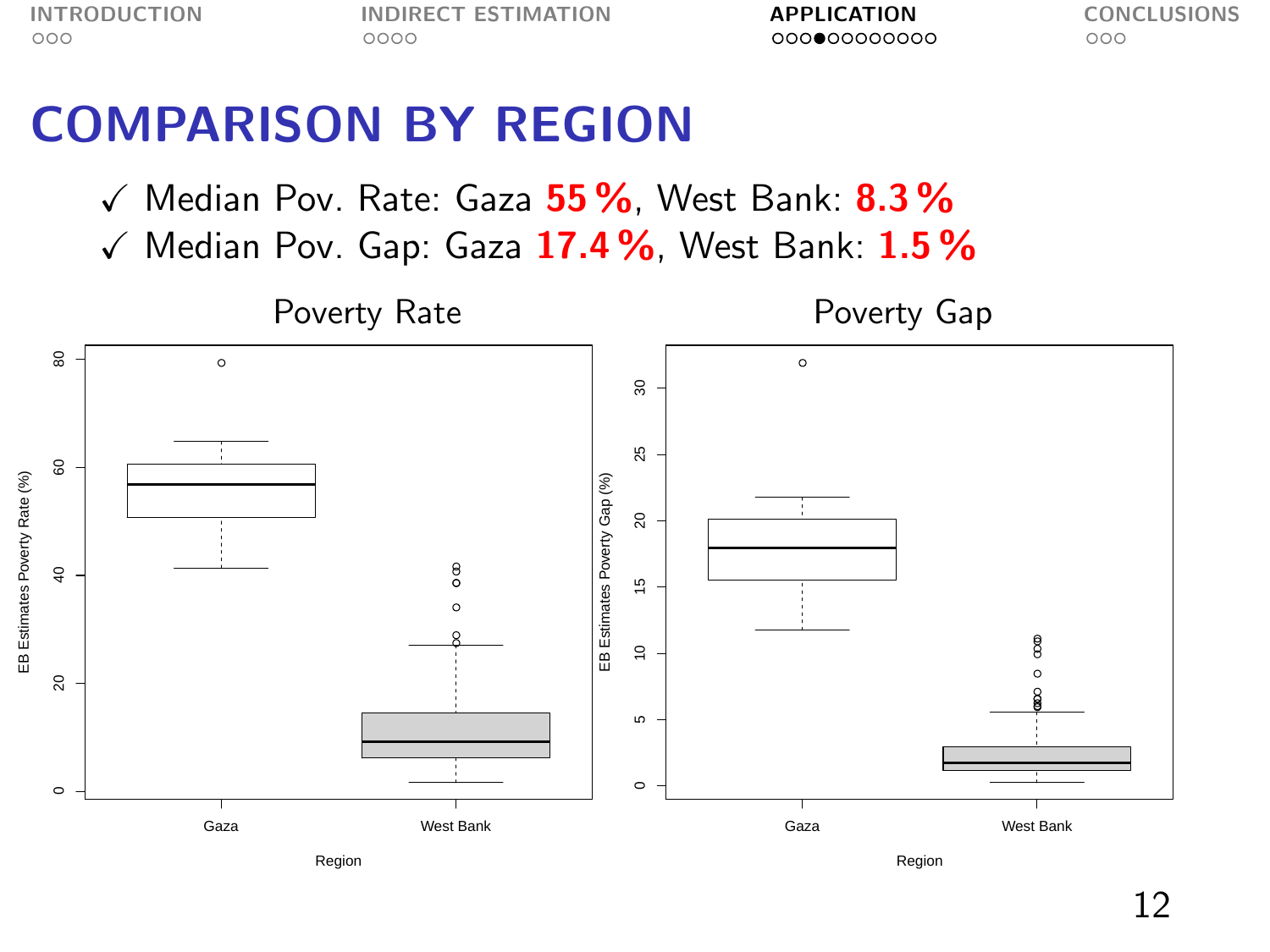#### QUALITY EB vs. DIRECT: POV. RATE

 $\checkmark$  Median MSE Women: Direct 47, EB: 6.7

 $\checkmark$  Median MSE Men: Direct 45.8, EB: 5.5

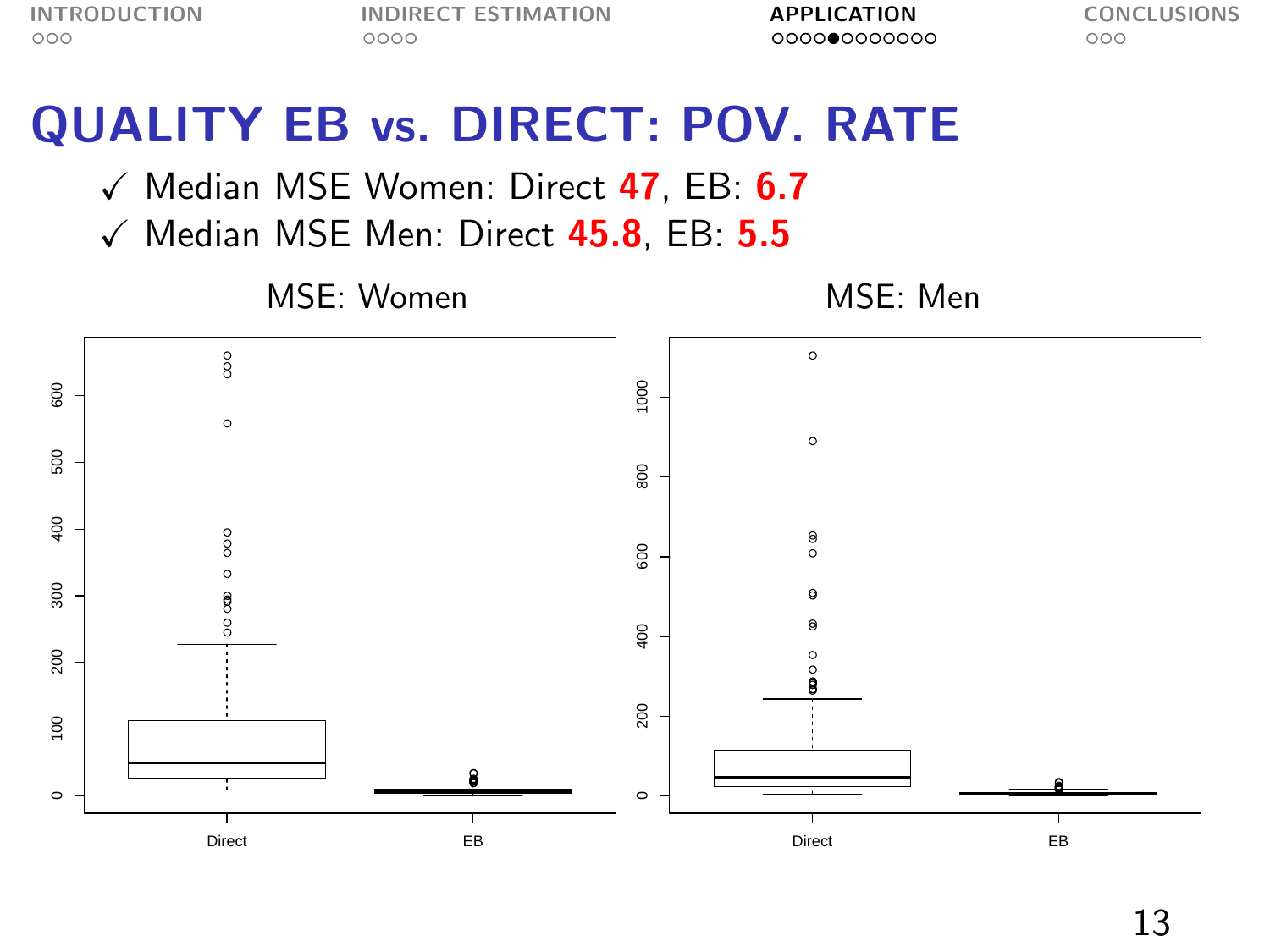### MSE EB vs. DIRECT POV. RATE: WEST BANK

 $\sqrt{\ }$  Reduction in all but one locality, 84 % average MSE reduction!



Locality (sample size in labels)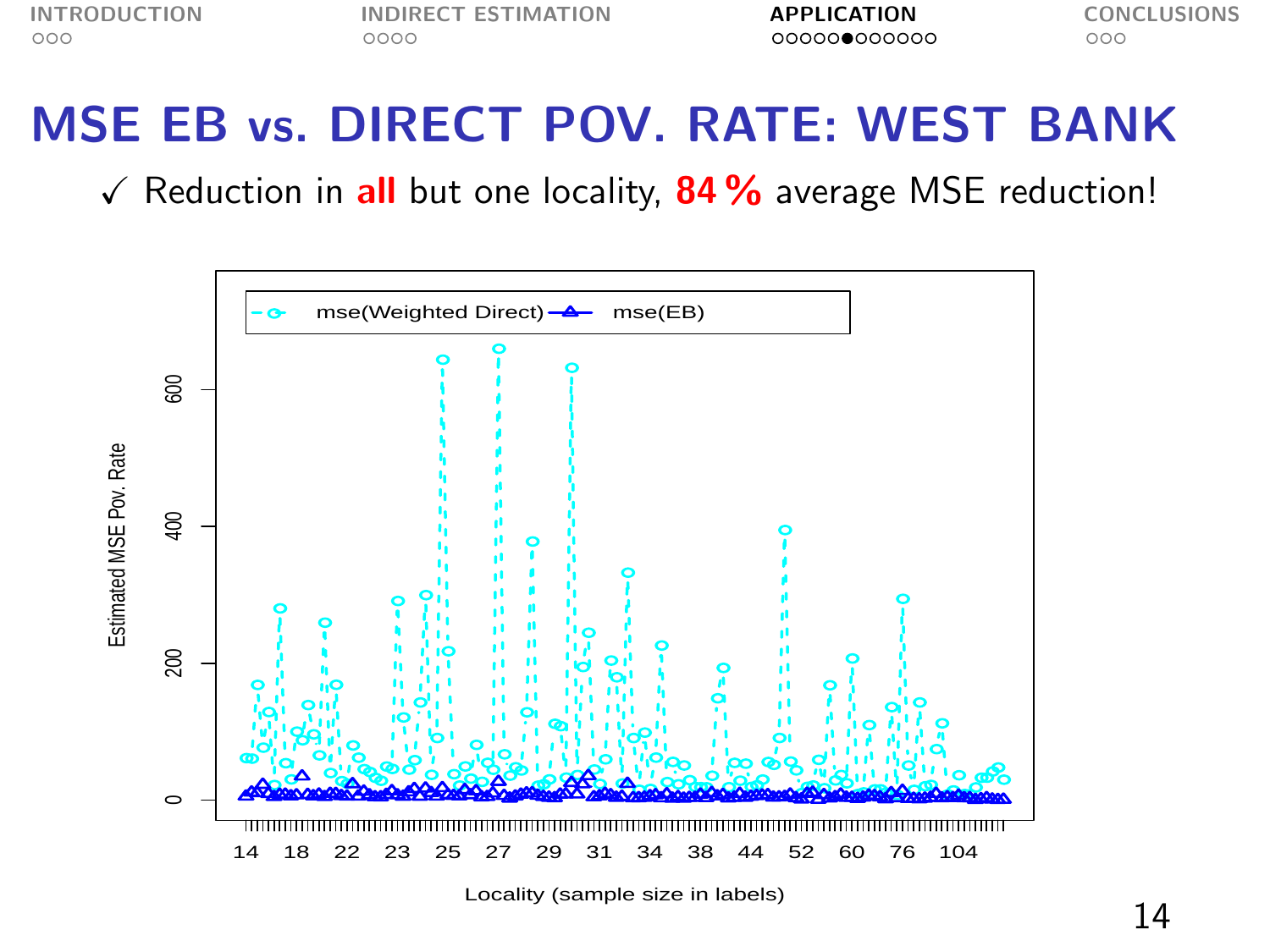#### MSE EB vs. DIRECT POV. RATE: GAZA



 $\sqrt{\frac{6}}$  Great gains also for Pov. Gap (not shown)! 15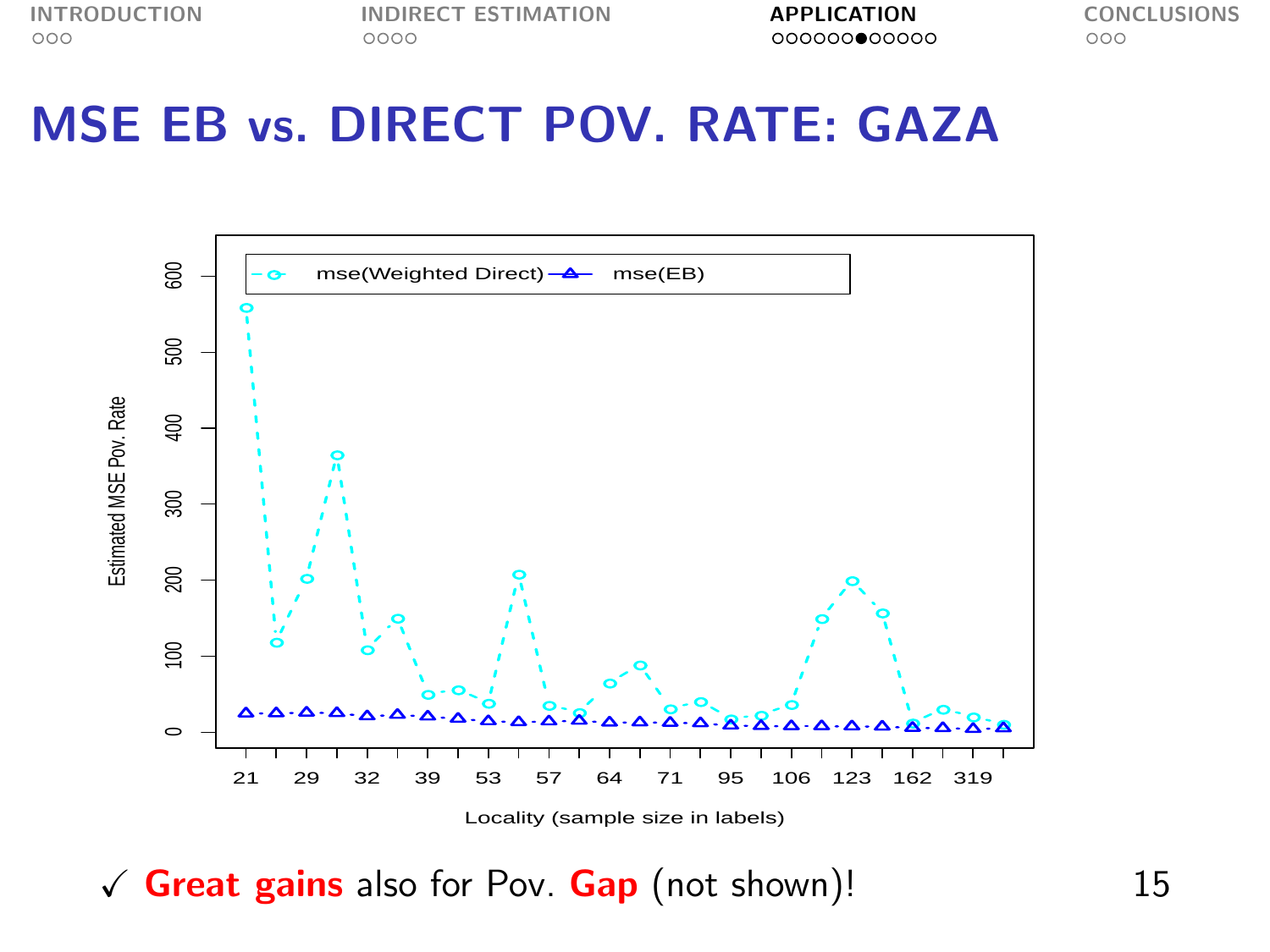#### ESTIMATED POV. RATE: WOMEN

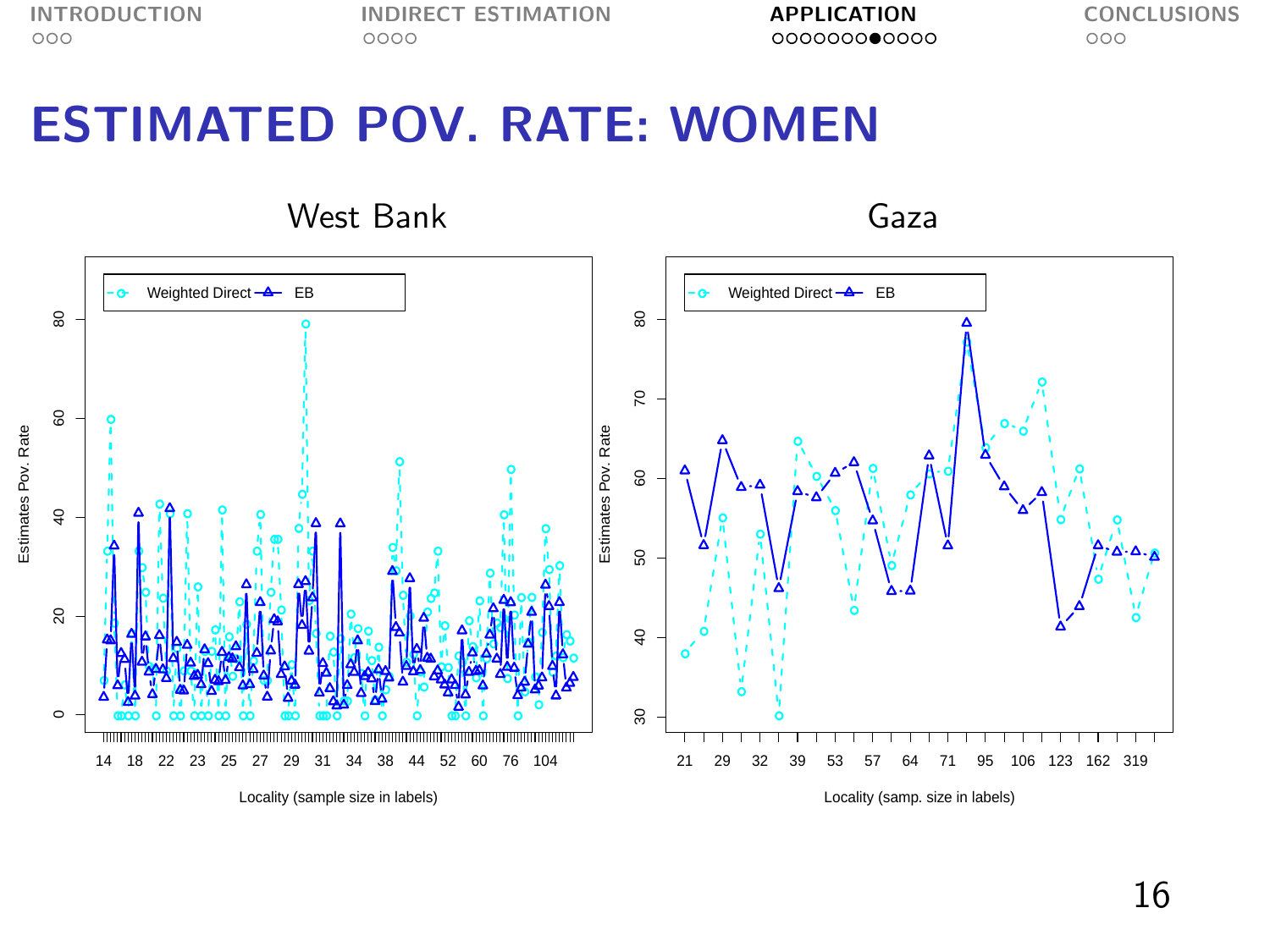[INTRODUCTION](#page-1-0) [INDIRECT ESTIMATION](#page-4-0) **[APPLICATION](#page-8-0)** [CONCLUSIONS](#page-20-0)<br>000 000 0000 0000 000000000000000 000

### EB POV. RATE BY GENDER: WEST BANK

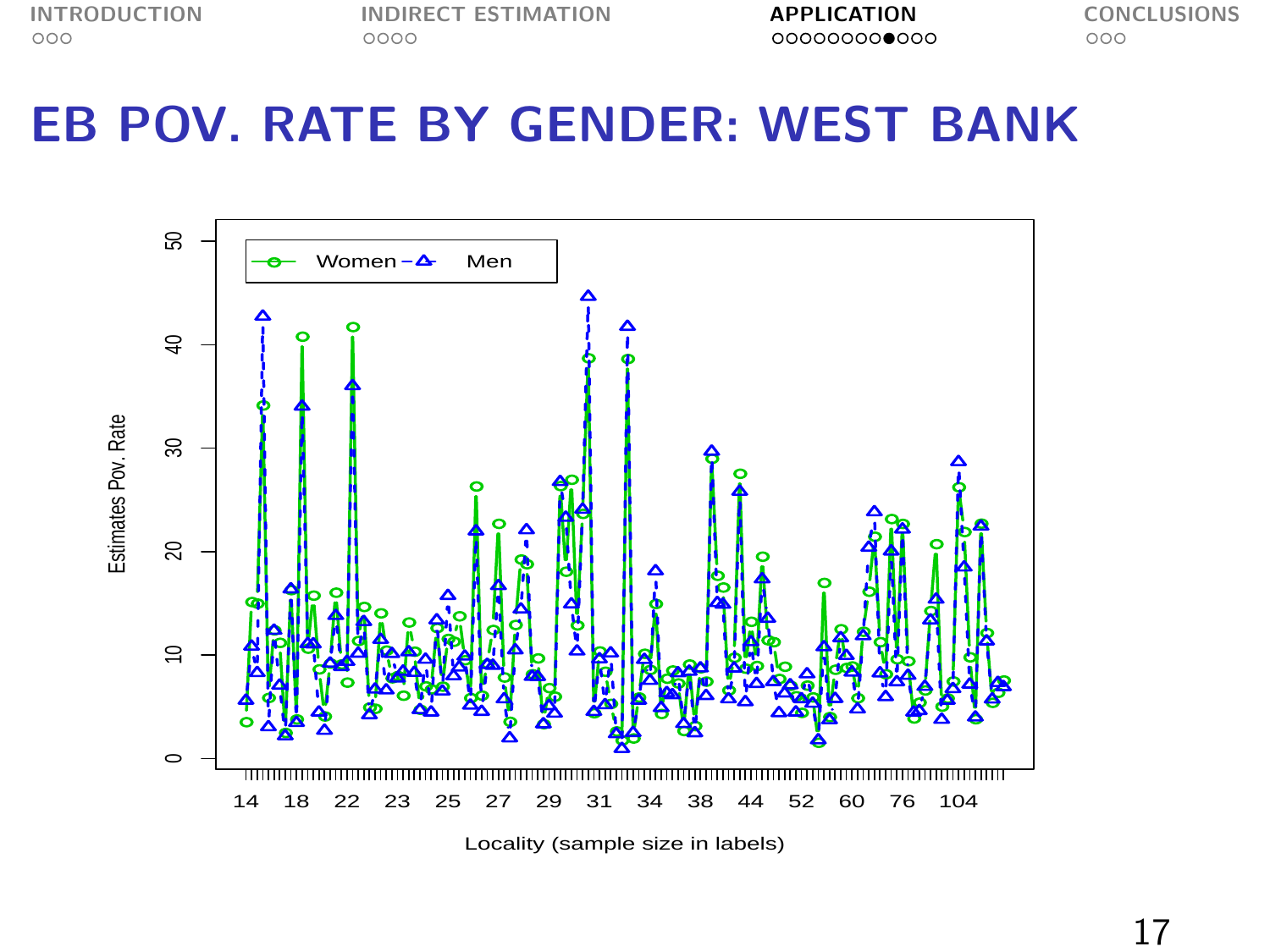#### EB POV. RATE BY GENDER: GAZA

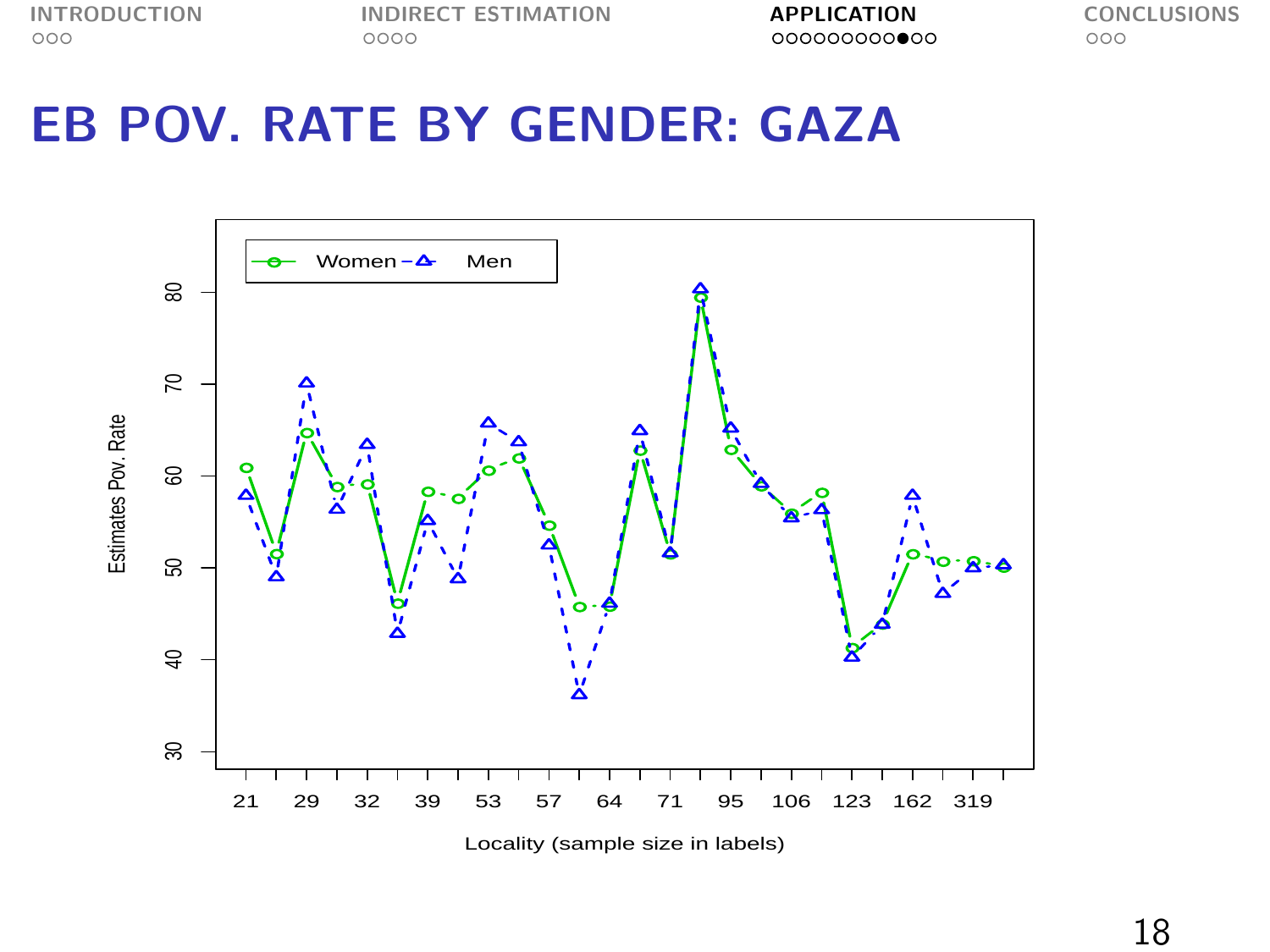### EB POV. GAP BY GENDER: WEST BANK

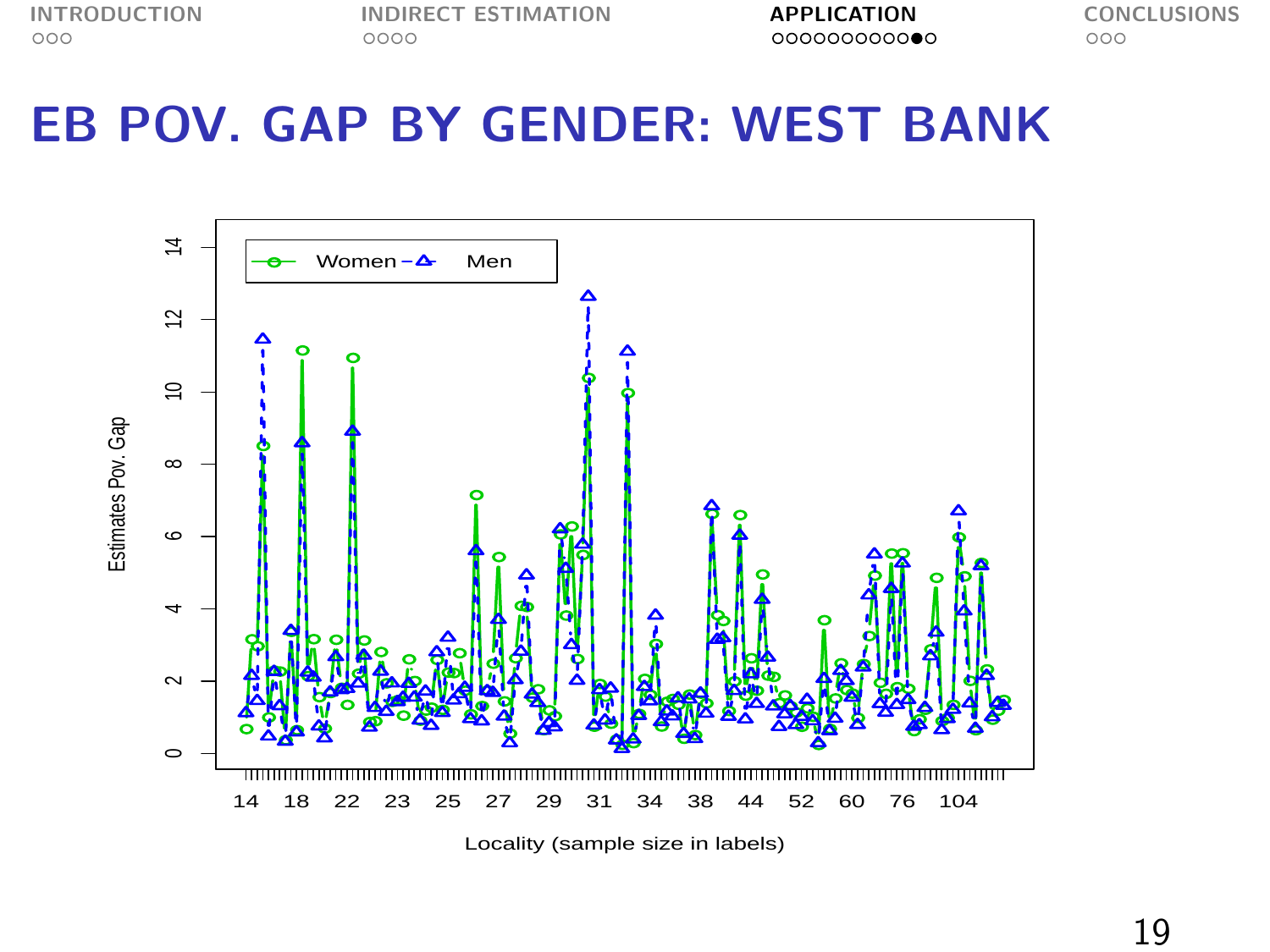#### EB POV. GAP BY GENDER: GAZA



20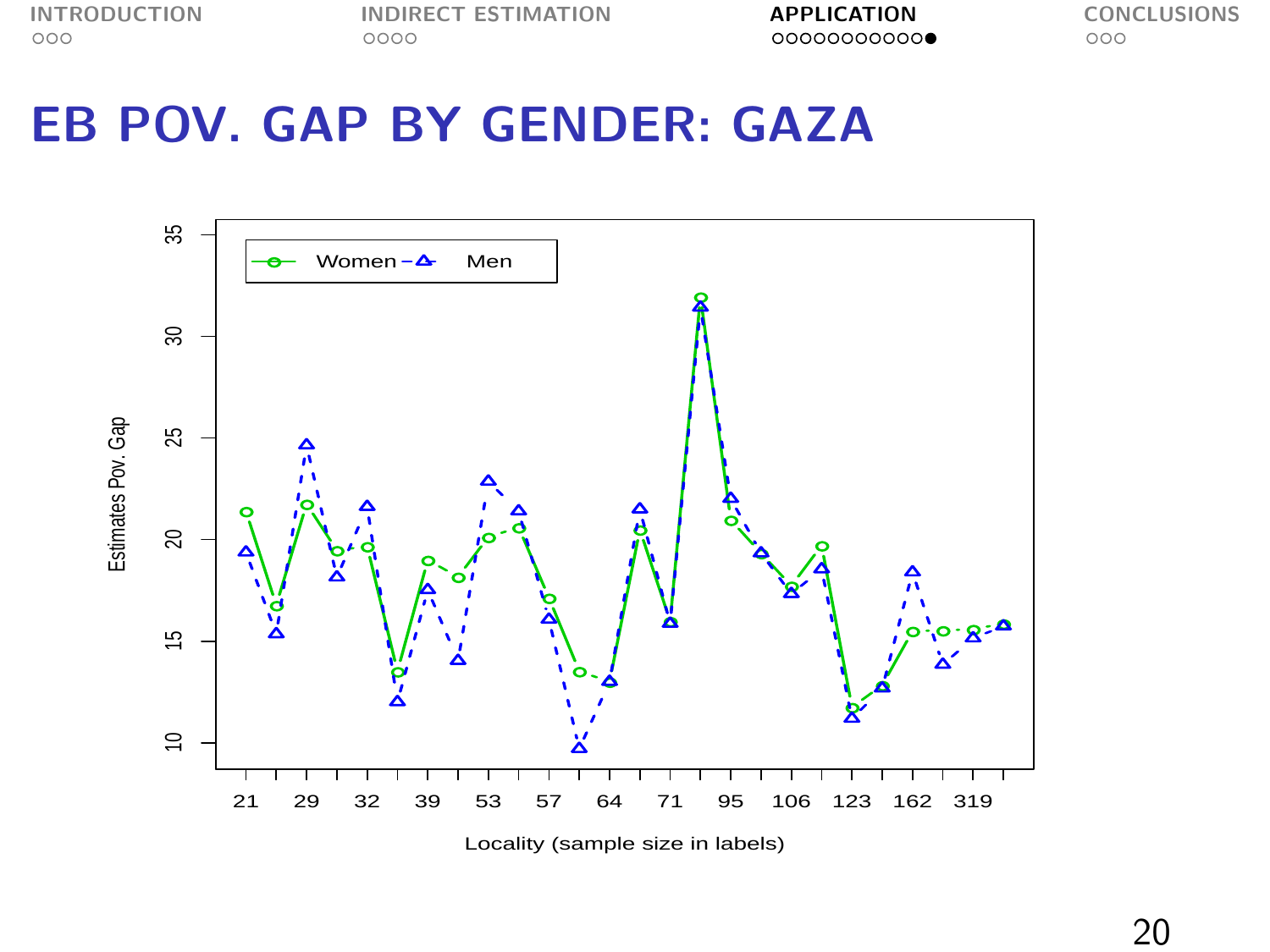<span id="page-20-0"></span>

## **CONCLUSIONS**

- The use of **census data** in a model allows us to obtain **much** more efficient estimates.
- The considered model-based methodology allows to disaggregate at any desired level.
- We can estimate whatever indicator that is function of expenditure.
- The considered model fits rather well these data
- The efficiency gains of model-based estimators with respect to direct estimators are notorious (over 82 % reduction in MSE for pov. rates and gaps).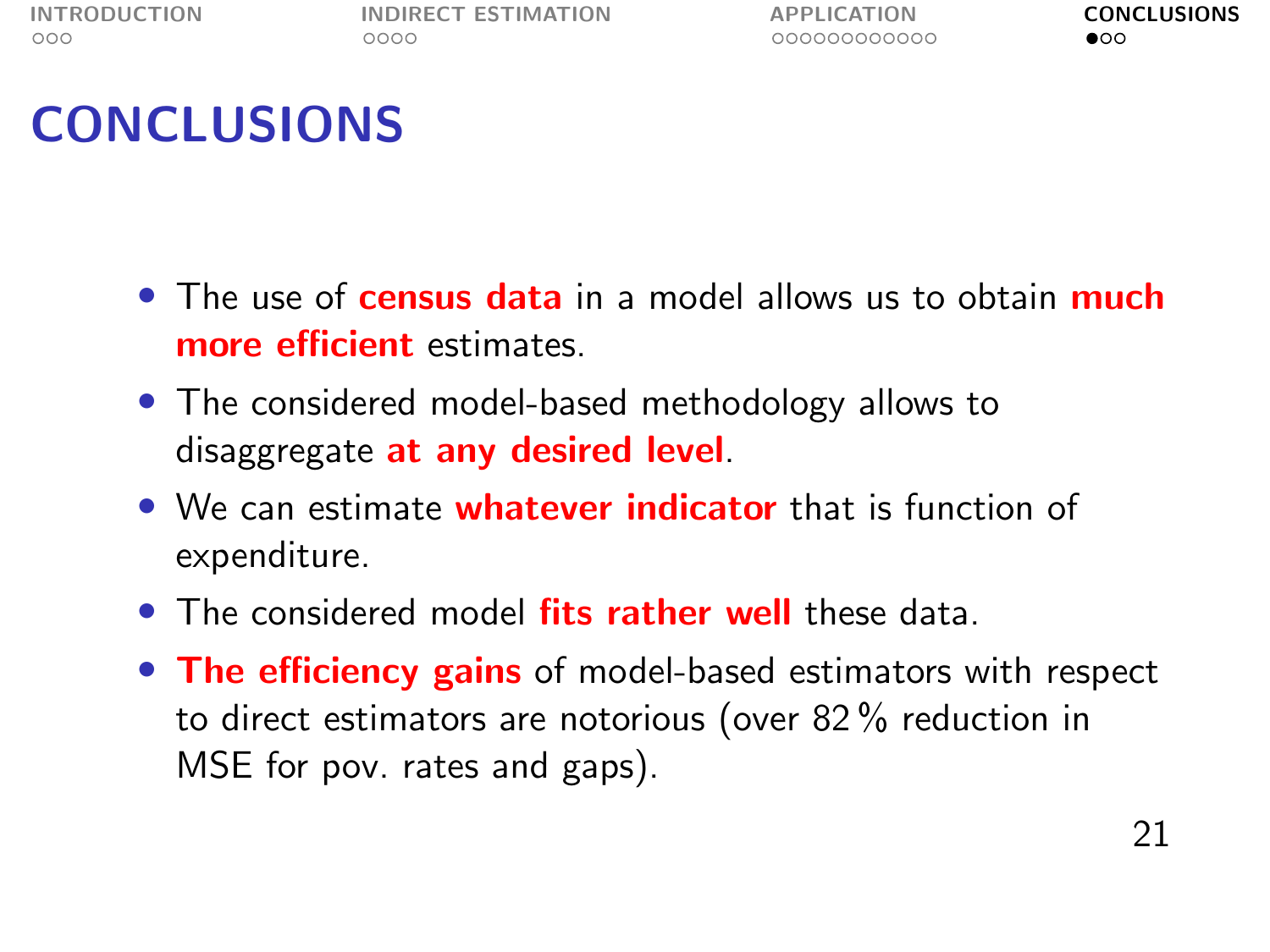[INTRODUCTION](#page-1-0) [INDIRECT ESTIMATION](#page-4-0) [APPLICATION](#page-8-0) [CONCLUSIONS](#page-20-0)<br>000 000 0000 0000 000000000000 000

## **CONCLUSIONS**

- Direct estimates equal to zero for many localities (32 for Men, 29 for Women) and **highly unstable**.
- EB estimates never zero and much more stable. Perhaps some underestimation in few localities, model variations can be further explored.
- Gaza has **much larger** pov. rates and gaps. Perhaps using a different pov. line.
- No great differences between men and women, although women with slightly greater estimates for about 70 % of localities in West Bank.